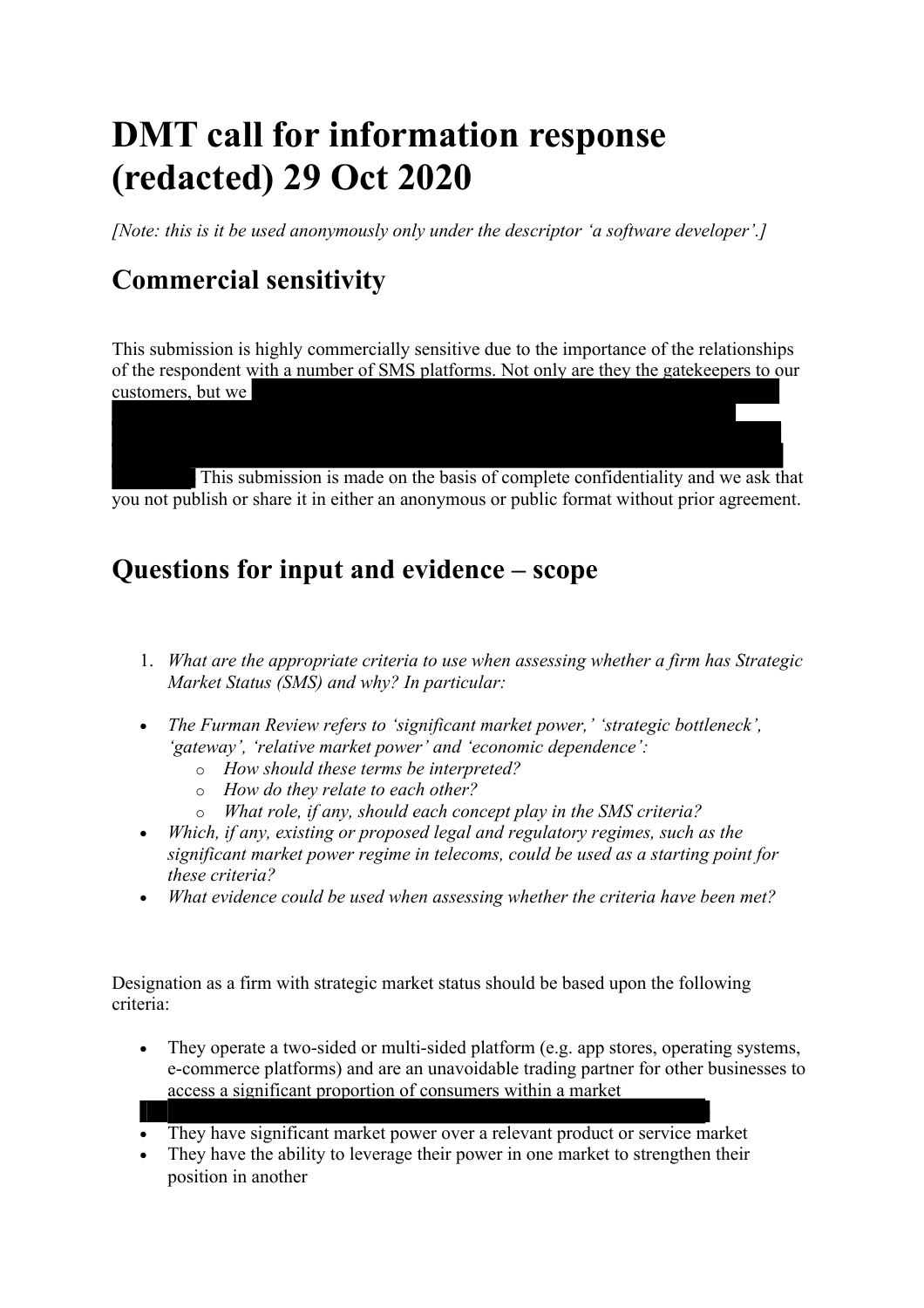The result primarily from the position a

particular company or service holds in controlling the access point to a large proportion of users and being able to set the rules for that access point.

- 2. *What implications should follow when a firm is designated as having SMS? For example:*
- *Should a SMS designation enable remedies beyond a code of conduct to be deployed?*
- *Should SMS status apply to the corporate group as a whole?*
- *Should the implications of SMS status be confined to a subset of a firm's activities (in line with the market study's recommendation regarding core and adjacent markets)?*

An SMS designation should come with responsibilities to ensure fair treatment of other companies that are reliant on the SMS firm to access the market and to protect competition and consumer choice. Ex ante obligations and prohibitions should be set out in statutory codes of conduct and compliance should be monitored and enforced as part of a regulatory framework.

An additional option for case by case remedies specific to companies with SMS would deliver the flexibility to address anti-competitive practices that are more specific to individual scenarios or that arise in the future, potentially even as a consequence of changes in gatekeeper behaviour in response to the prohibitions and obligations.

It would be important to consider how best these additional case by case remedies could be layered on top of existing competition rules in a way that could enable swifter enforcement. Abbreviated mechanisms, shorter review processes, the level of evidentiary thresholds, dedicated monitoring and oversight teams, ability to compel provision of information, greater use of injunctive powers/interim measures, shifting the burden of proof, the use of certifications of compliance

and the ability to suspend or reverse the implementation of a potentially harmful decision by a gatekeeper are amongst the options that could be evaluated to ensure those remedies can be meaningful.

SMS status should apply to a corporate group as a whole

 the ability of these companies to leverage their power in one market or segment to their own competitive advantage in an adjacent market or segment. Examples include: leveraging power in app stores to drive competitive advantage in both payment processing and specific app categories where the app store operator competes as a first party provider

 Often this power is leveraged across multiple different markets or segments in a cumulative way.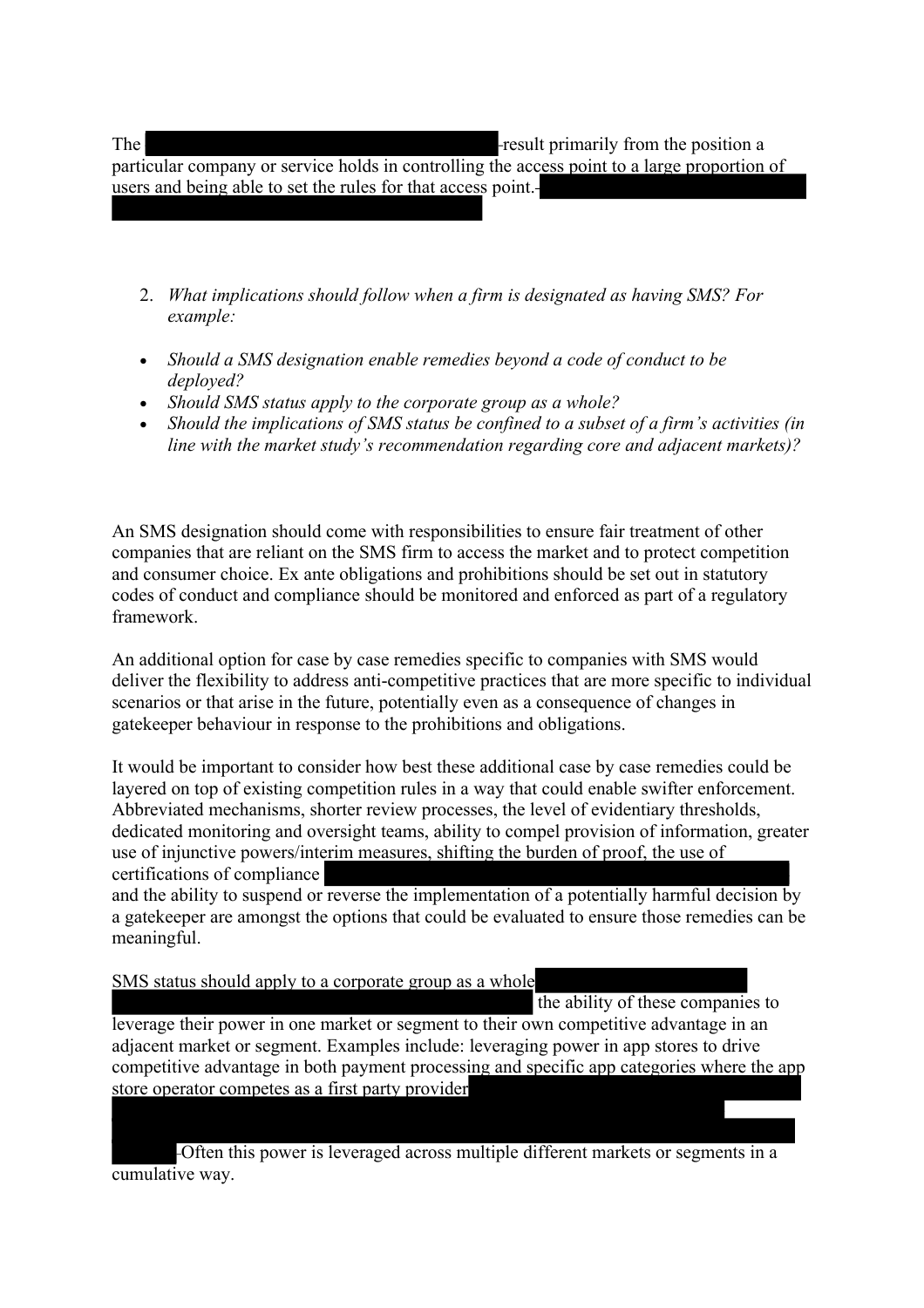If exclusions to SMS status are applied for activities in markets that are not plausibly 'adiacent'.

monitoring and evaluating market developments in order to identify future trends and adjust designations before new anti-competitive leveraging opportunities occur.

- 3. *What should be the scope of a new pro-competition approach, in terms of the activities covered? In particular:*
- *What are the criteria that should define which activities fall within the remit of this regime?*
- *Views on the solution outlined by the Furman Review (paragraph 2.13) are welcome.*

The activities that fall within the remit of the code

and any additional case-by-case remedies should be based upon identifying which companies hold SMS (based upon the criteria proposed in response to question 1) and applying the regime to all activities of the SMS companies other than those which are specifically excluded as not plausibly 'adjacent'.

We have not fully evaluated the case for additional elements of the regime to focus on particular markets or activities in a proactive pro-competition way, for example, via the statutory reviews discussed by Furman. ┡

4. *What future developments in digital technology or markets are most relevant for the Taskforce's work? Can you provide evidence as to the possible implications of the COVID-19 pandemic for digital markets both in the short and long term?*

| the continued                                                                                                                      |
|------------------------------------------------------------------------------------------------------------------------------------|
| entry of companies with SMS into more and more new markets-                                                                        |
| -This                                                                                                                              |
| problem will only continue to worsen as                                                                                            |
| becomes an increasing focus for revenue growth for those companies. The                                                            |
| inevitable trend is towards                                                                                                        |
| with a tiny number of companies. Without intervention in the market<br>restrictions on innovation, competition and consumer choice |
| reinforce one another. The capacity of gate keeper platforms to                                                                    |

A second concerning development is that increased consolidation and anti-competitive behaviour further weakens the position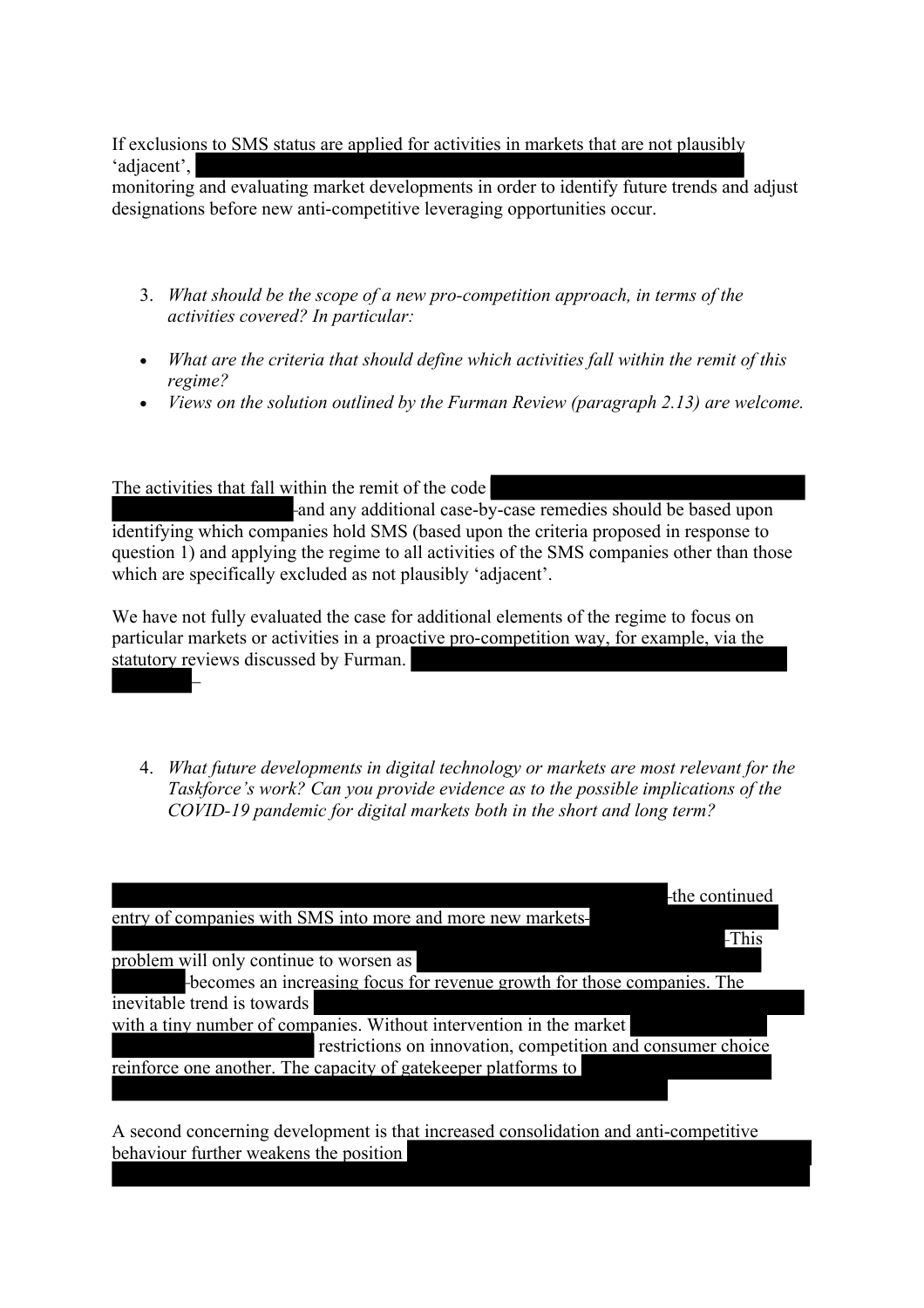Whilst at the same time companies with SMS become the rule setters for how consumers are able to move between different services, defining norms on portability, interoperability, identity management, payments and other factors in their favour.

A third concerning development is the continuation of the trend towards ever-greater imbalance in access to data between companies with SMS and those that operate on their platforms. Developers have very limited insight into what data companies with SMS collect or how that data is used. Without that, it is impossible to fully assess the competitive advantages that companies with SMS have and the information asymmetry further strengthens their negotiating power.



### **Questions for input and evidence – remedies**

*5. What are the anti-competitive effects that can arise from the exercise of market power by digital platforms, in particular those platforms not considered by the market study?* 

Significant anti-competitive effects arise from the exercise of market power by the operators of the main app stores

App stores

• The 30/15% fees on app store sales are unfair because they are disproportionate to the service or value provided by the app store, which is akin to that of a payment processor where fees are typically around 1-3%. App store operators argue that they provide marketing services that justify these fees, but

The fees can only be applied at the current level because of the powerful position of app stores in controlling the route to market for apps on the respective mobile operating systems

 The fees are only applied to third-party apps; the competing services of the app store operators are not subject to the fees.

- o Impact:
	- In the long term, app store fees inevitably raise costs and limit choice for consumers to the sole advantage of app store operators. In the short term, choice between passing on those costs directly,

Or alternatively taking a direct hit to revenue and margin to invest in R&D and product innovation to improve consumer choice.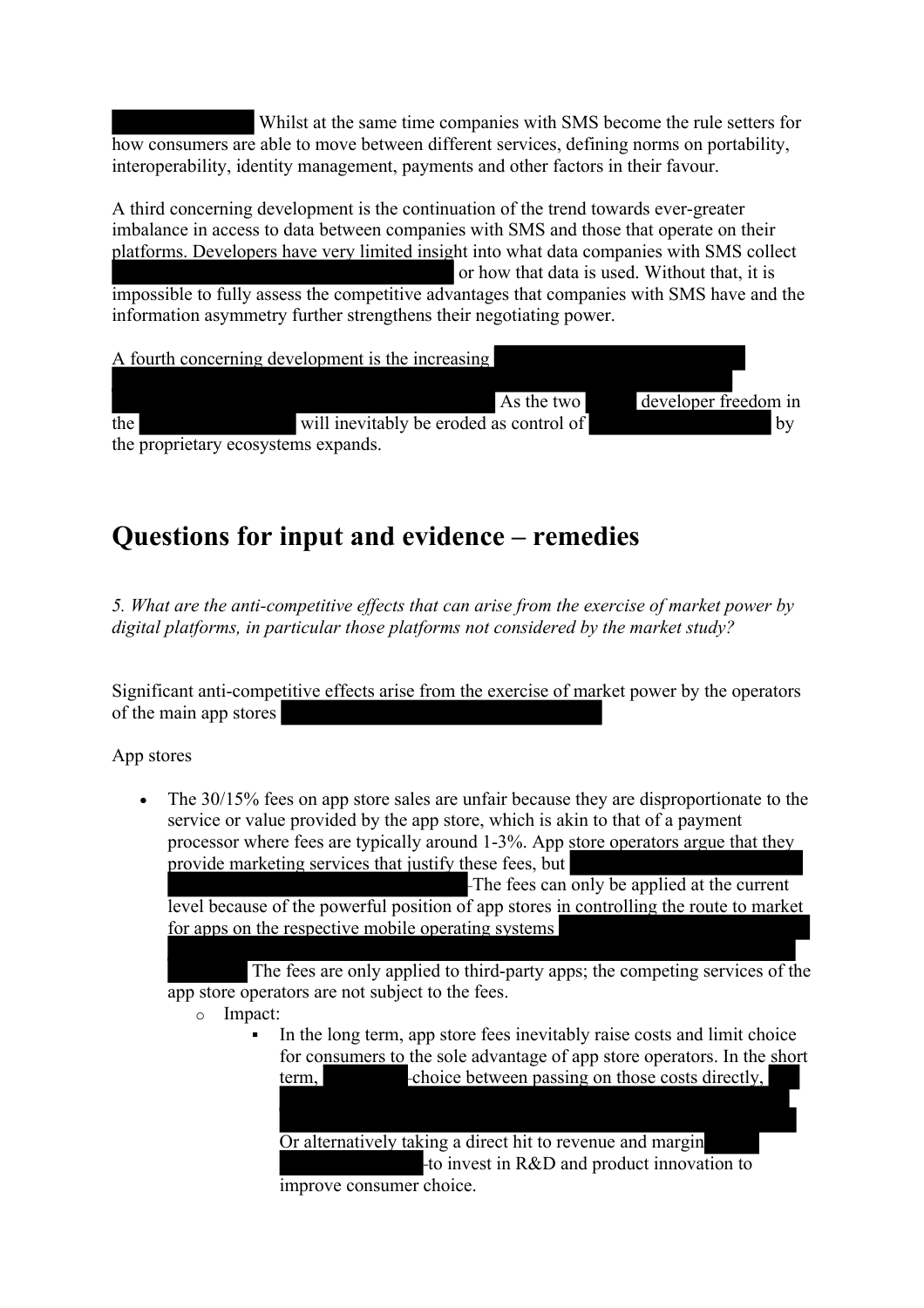

and are often changed with inadequate notice to developers. Their review practices are opaque and inconsistent and the downside of 'failure' to get an app approved is very high i.e. threat of removal from app stores.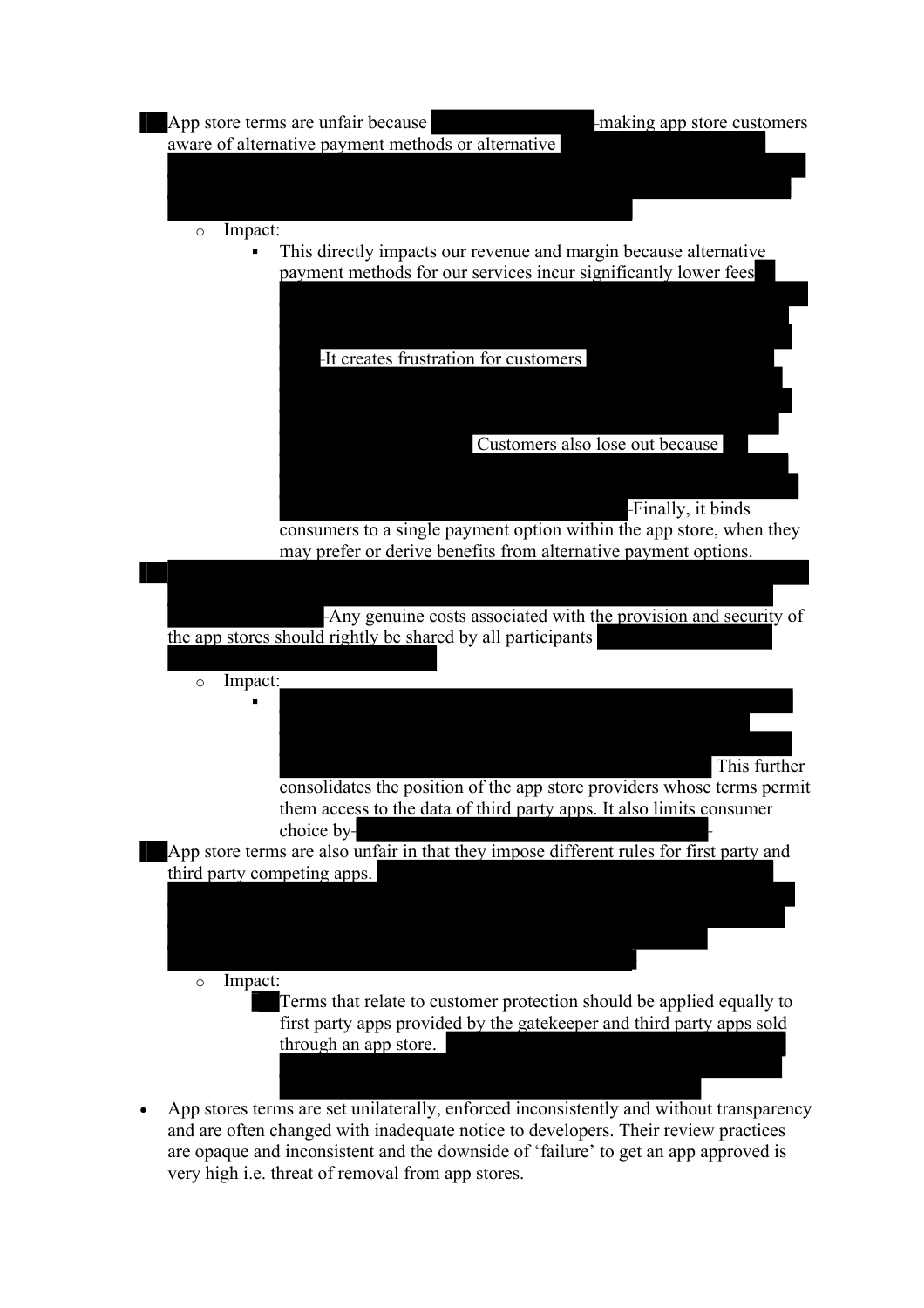#### o Impact:

• The review process places unlimited power with the app store provider. significant engineering resources to managing the review process. app updates get delayed which in turn revenue planning. The app review process further tilts the playing field towards the gatekeeper, as first-party apps do not bear

this cost or uncertainty.

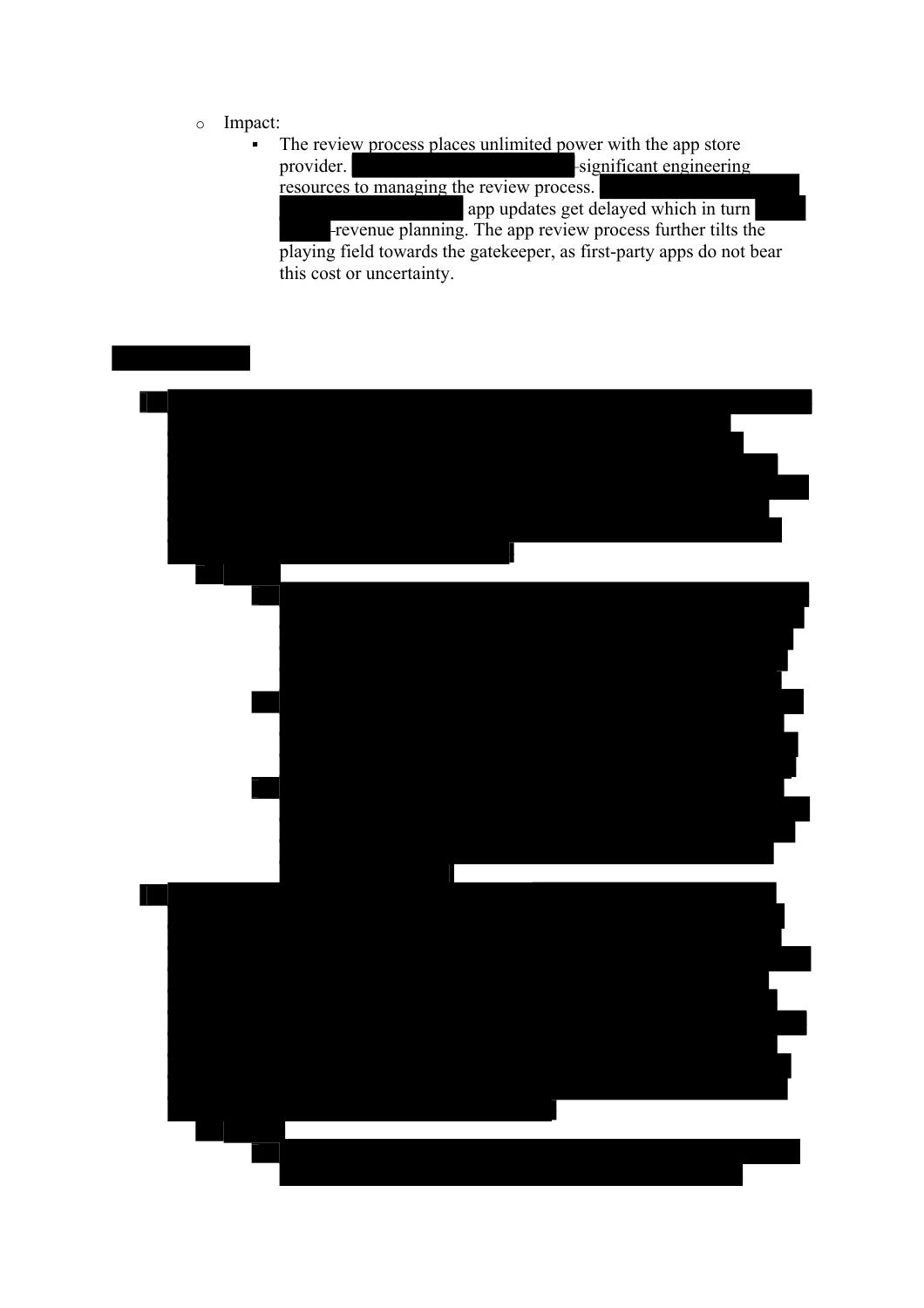

- *6. In relation to the code of conduct:*
	- *Would a code structure like that proposed by the market study incorporating highlevel objectives, principles and supporting guidance work well across other digital markets?*
	- *To what extent would the proposals for a code of conduct put forward by the market study, based on the objectives of 'Fair trading', 'Open choices' and 'Trust and transparency', be able to tackle these effects? How, if at all, would they need to differ and why?*

A code structure for SMS firms could be effective across other digital markets in addition to the digital advertising market. This would depend upon the codes being statutory in nature and compliance being monitored and enforced as part of a regulatory framework as discussed in response to question 2. In particular, we believe this could be effective in addressing anticompetitive behaviours in app stores

The objectives of 'Fair trading', 'Open choices' and 'Trust and transparency' are highly relevant to the problem behaviours exhibited by app stores

 The majority of the principles are directly applicable. There are a few, primarily in the 'Trust and transparency' section that are somewhat more specific to features of the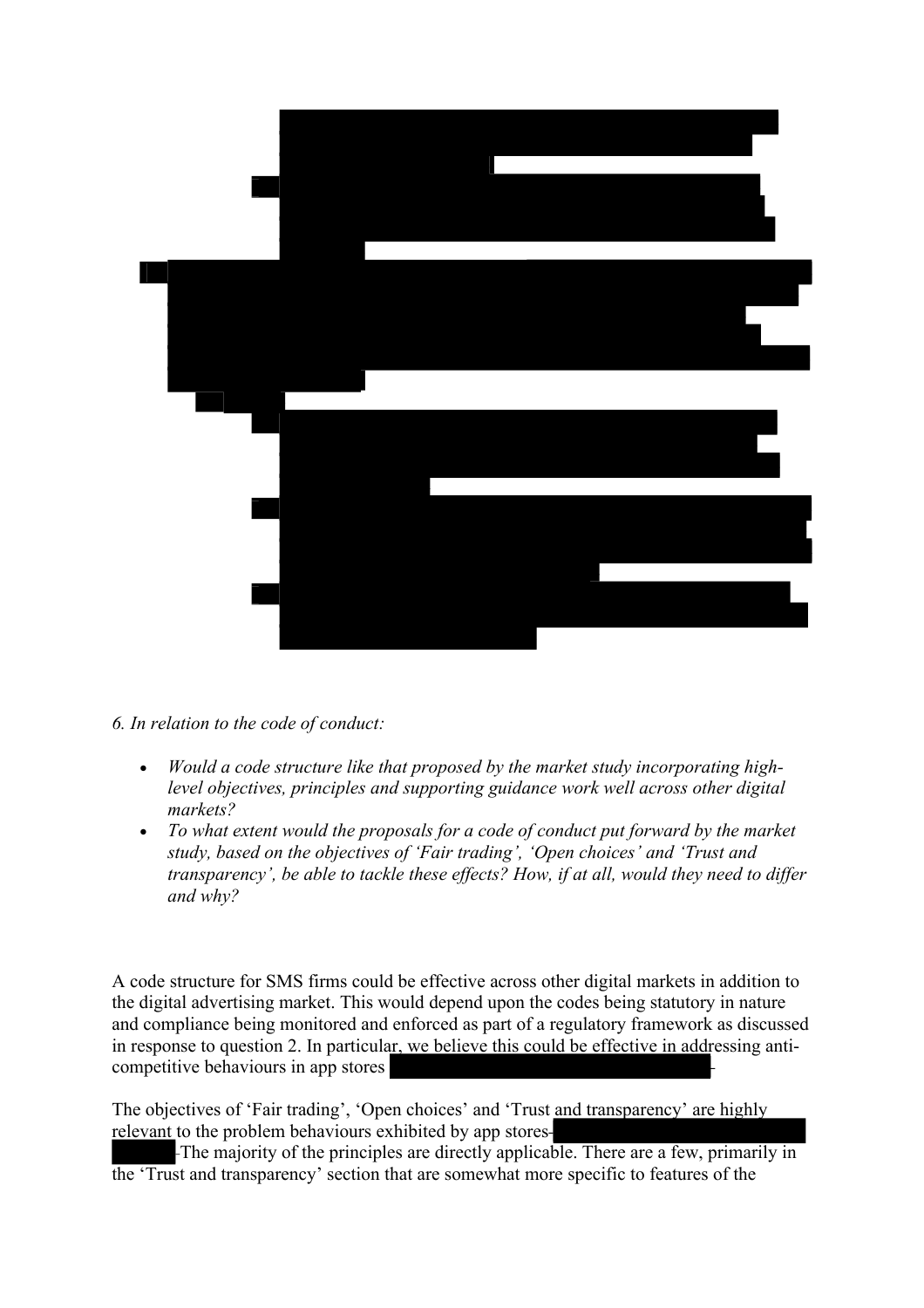advertising market which may need adapting or may not apply in all instances. And we have not yet conducted a gap analysis to consider whether there are other effects in these markets that would require additional principles.

We support the proposal for a principles based code, potentially with additional, more detailed codes tailored to specific companies with SMS

*7. Should there be heightened scrutiny of acquisitions by SMS firms through a separate merger control regime? What should be the jurisdictional and substantive components of such a regime?*

It is the case that

M&A activity that expands SMS firms into new or existing markets is likely to further consolidate their power and strategic status, and may directly or indirectly kill off competitors, thus it must be properly evaluated.

*8. What remedies are required to address the sources of market power held by digital platforms?* 

- *What are the most beneficial uses to which remedies involving data access and data interoperability could be put in digital markets? How do we ensure these remedies can effectively promote competition whilst respecting data protection and privacy rights?*
- *Should remedies such as structural intervention be available as part of a new procompetition approach? Under what circumstances should they be considered?*

Key remedies to address the sources of market power include:

┞

- Preventing situations where a company can act as the gatekeeper that controls the access point to a large proportion of users and set the rules for that access point in an unfettered manner.
- Preventing the myriad forms of self-preferencing that companies with SMS apply to favour first party services over third party services.

*9. Are tools required to tackle competition problems which relate to a wider group of platforms, including those that have not been found to have SMS?*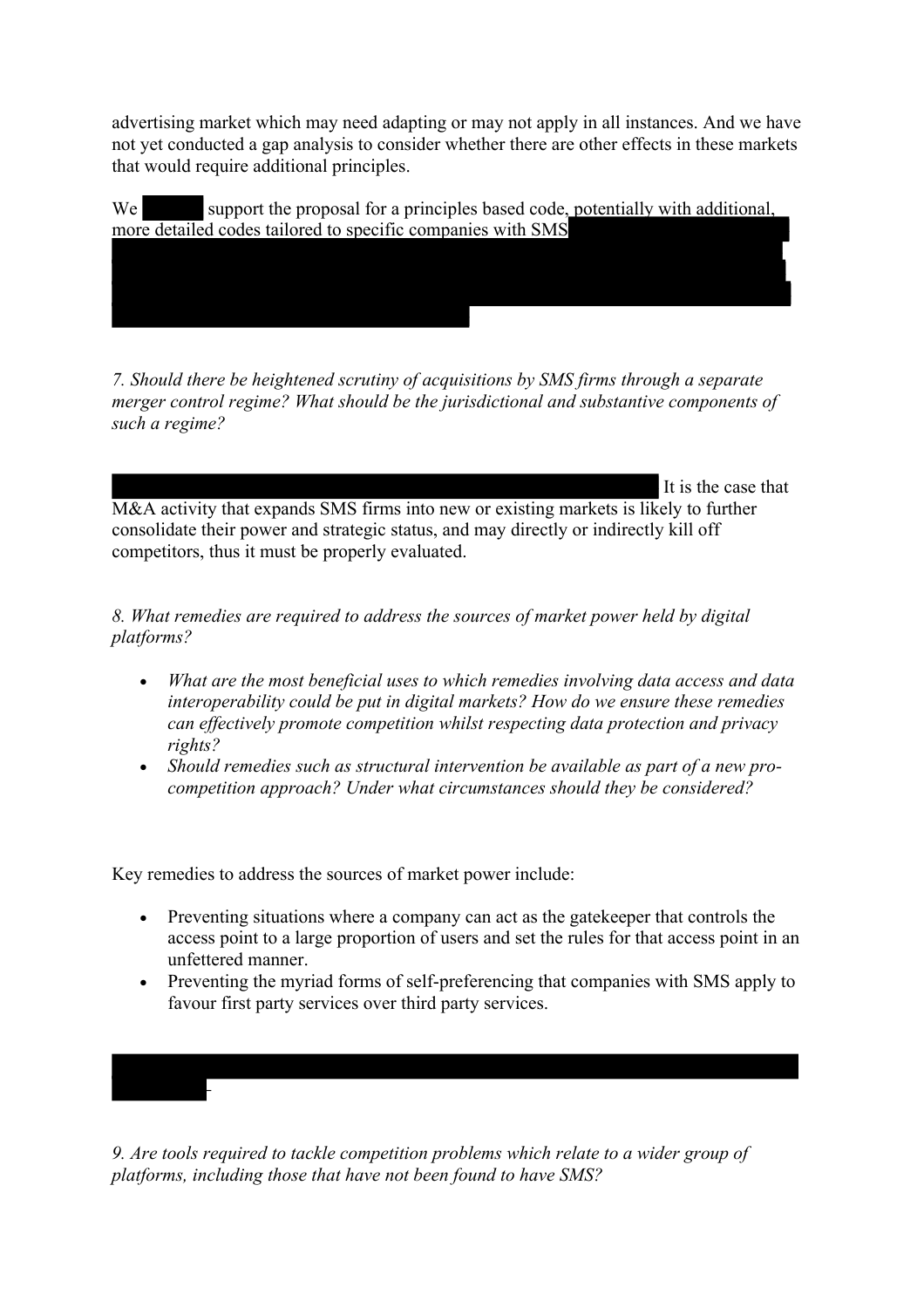- *Should a pro-competition regime enable pre-emptive action (for example where there is a risk of the market tipping)?*
- *What measures, if any, are needed to address information asymmetries and imbalances of power between businesses (such as third-party sellers on marketplaces and providers of apps) and platforms?*
- *What measures, if any, are needed to enable consumers to exert more control over use of their data?*
- *What role (if any) is there for open or common standards or interoperability to promote competition and innovation across digital markets? In which markets or types of markets? What form should these take?*



treatment would encourage a diversity of business models enabling consumers to better select the services that offer the level of control that they prefer.

### **Questions for input and evidence – designing procedure and structure**

*10. Are the proposed key characteristics of speed, flexibility, clarity and legal certainty the right ones for a new approach to deliver effective outcomes?* 

Speed, flexibility, clarity and legal certainty are all important characteristics of a new approach. We welcome in particular the recognition of the need for speed and flexibility which we highlight in response to question 2.

┞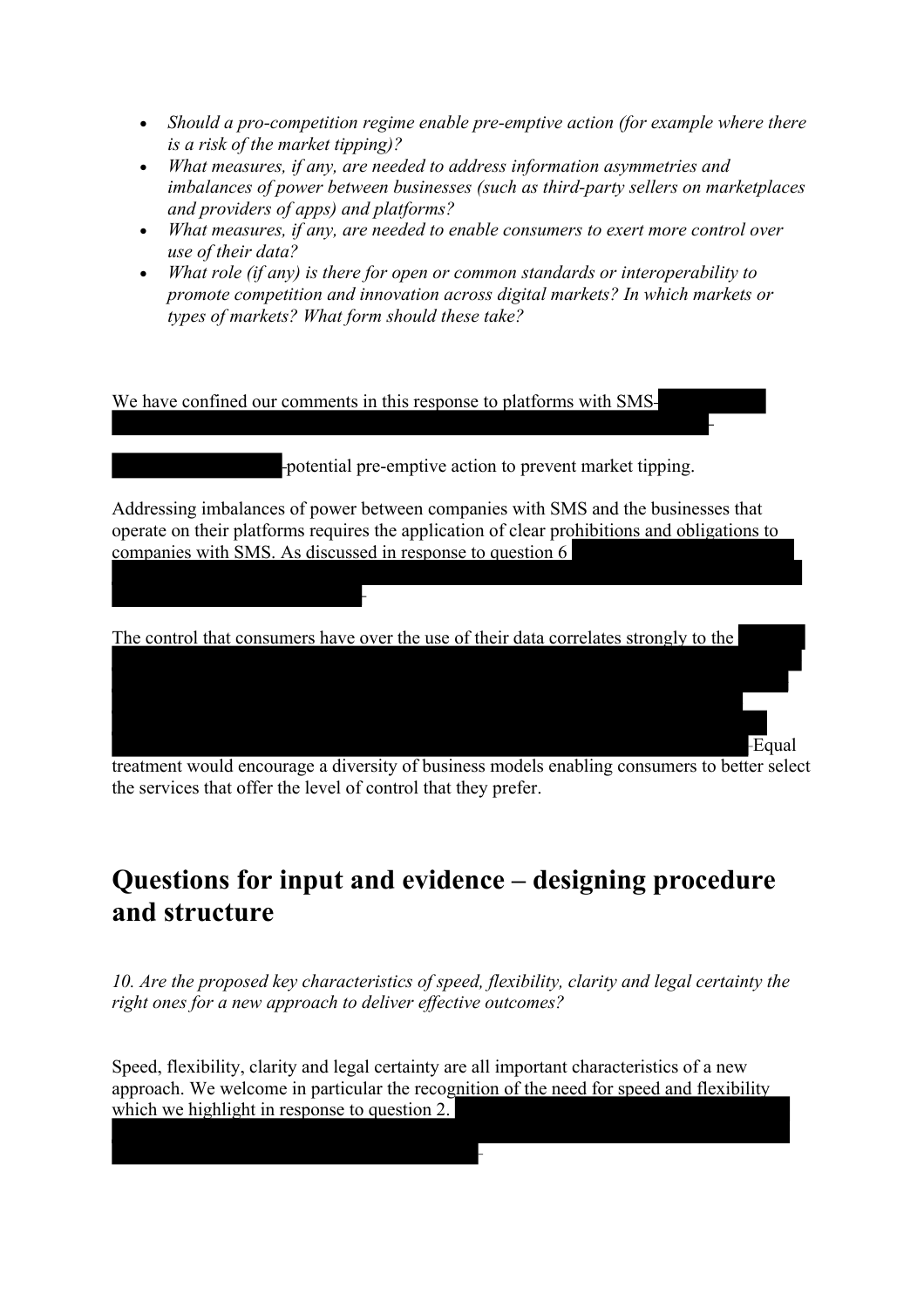We would highlight in addition the importance of both proactivity and commercial sensitivity on the part of the regulator. The imbalance in power between companies with SMS and the companies that depend on them is so great that the majority of those

 are too afraid of reprisals to instigate formal complaints. Even where complaints are brought it is often impossible for competition authorities to intervene in a timely manner given the extent and impact of anti-competitive behaviour. Furthermore, *ex post* remedies are often unable to undo damage that has occurred and sometimes cannot even en<br>preclude future damage

It will be important

that the regulator tracks this type of

*11. What factors should the Taskforce consider when assessing the detailed design of the procedural framework – both for designating firms and for imposing a code of conduct and any other remedies – including timeframes and frequency of review, evidentiary thresholds, rights of appeal etc.?* 

In addition to the factors listed in the question the Taskforce should consider:

- Changes in status i.e. how it captures changes as a result of, for example, M&A activity or entry into new markets to ensure that designation of firms or application of the right codes is done swiftly (and not left to review scheduled on the basis of time).
- Monitoring and oversight i.e. how the regulator should proactively monitor for evidence of violations of the code and, very importantly, how it can create a 'safe', confidential environment to facilitate reporting of code violations by third parties without fear of reprisals
- Use of injunctive powers
- Ability to compel provision of information from SMS platforms
- Ability to suspend or reverse the implementation of a potentially harmful decision by an SMS platform
- Shifting the burden of proof
- Use of certifications of compliance

*12. What are the key areas of interaction between any new pro-competitive approach and existing and proposed regulatory regimes (such as online harms, data protection and privacy); and how can we best ensure complementarity (both at the initial design and implementation stage, and in the longer term)?*

It is important that any new pro-competitive approach complements other regulatory regimes. In relation to existing competition rules, it makes sense for the new rules for companies with SMS to be layered on top of existing rules as additional requirements.

In relation to adjacent regulatory regimes in other areas, it will be important for companies with SMS that the rules are harmonised with those regimes. It is also important for non SMS companies that there is clarity on how those rules fit together in order to prevent misuse or